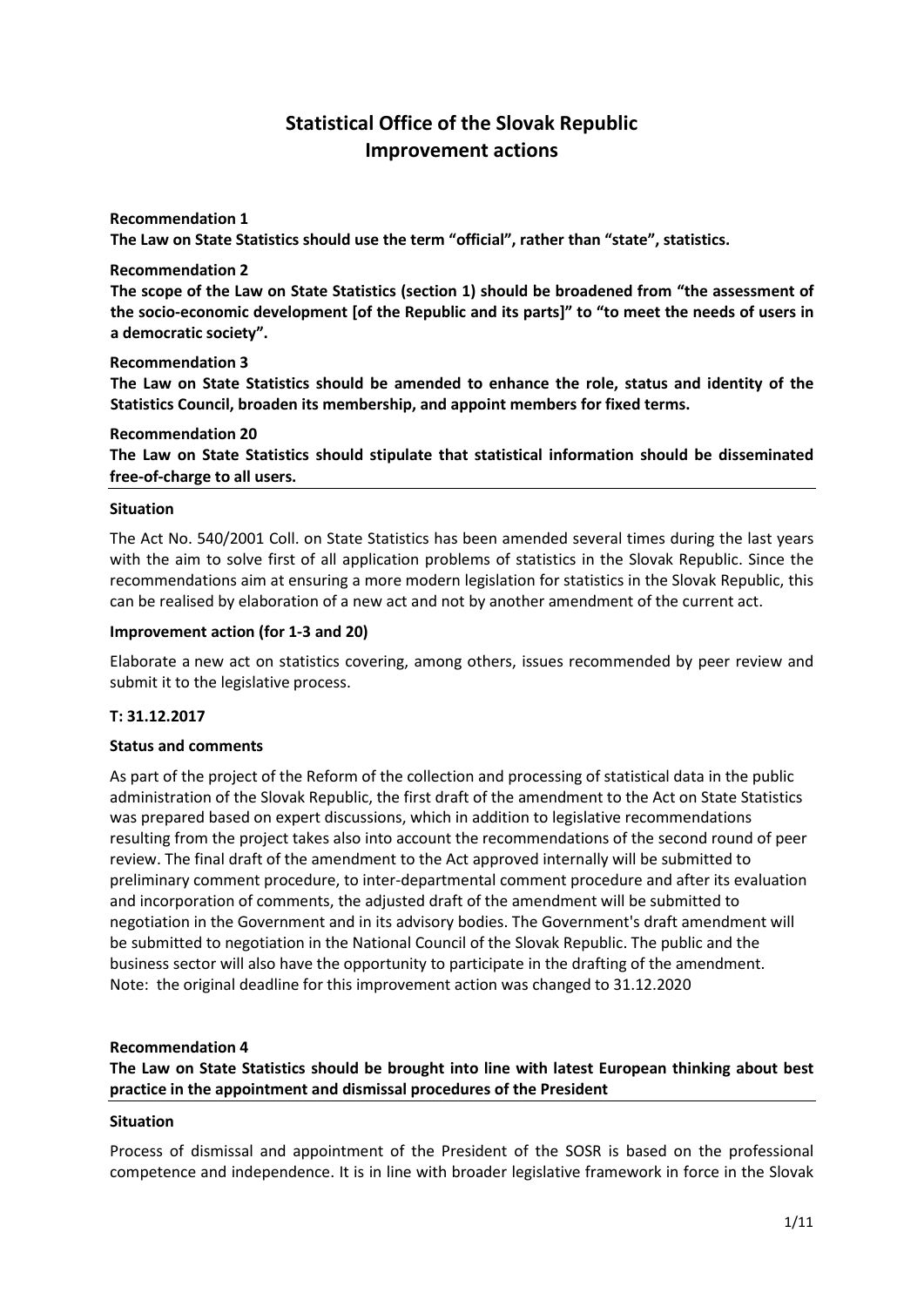Republic for organisation of activities of government and organisations of the central state administration (Act no. 575/2001 Coll.). The Act No. 540/2001 Coll. on State Statistics only specifies provisions of the Act 575/2001 Coll. It is expected that the problem will be clarified by the Regulation of the EP and of the Council amending Regulation (EC) No 223/2009 on European Statistics. After adoption of the Regulation the relevant provisions will be directly effective in the legal framework of the Slovak Republic.

### **Improvement action**

Support adoption of Regulation of the EP and of the Council amending Regulation (EC) No 223/2009 on European Statistics by active participation in relevant CWPS ((EU Council Working Party Statistics) meetings.

### **T: according to timetable of relevant meetings of CWPS.**

#### **Status and comments**

Completed. The SOSR actively participated in the CWPS meetings relating to amendment of Regulation 223/2009; the alignment of the Law on State Statistics will follow (together with the improvement action for recommendation 1-3, 20)

### **Recommendation 5**

**Statistical Office of the Slovak Republic's responsibility for coordinating other producers of official statistics – including in relation to methodology, standards and classifications – should be strengthened and made more explicit in the Law on State Statistics.**

#### **Situation**

The SOSR implements the recommendation by latest amendment of the Act No. 540/2001 Coll. on State Statistics (provisions 5, 8, and 11). At present the amendment proposal was submitted to the National Council of the Slovak Republic; after adoption it should enter into force on 1.1.2015.

#### **Improvement action**

None; recommendation met as explained above.

### **Recommendation 6**

**Consideration should be given to funding a post in the Statistical Office of the Slovak Republic to lead on coordination across the National Statistical System (NSS)**

#### **Situation**

The recommendation was fulfilled by funding a post to lead on coordination across the NSS (in force as of 1.7.2014). The tasks are defined in the Organisational Order of the SOSR and are performed by the unit General Methodology and Registers. Note: later the post was transferred to SOSR´s President Office.

#### **Improvement action**

None; recommendation met as explained above.

### **Recommendation 7**

**The Statistical Office of the Slovak Republic (SOSR) should enhance the system of permanent user groups and their remit to include: compiling information about the uses made of Slovakian**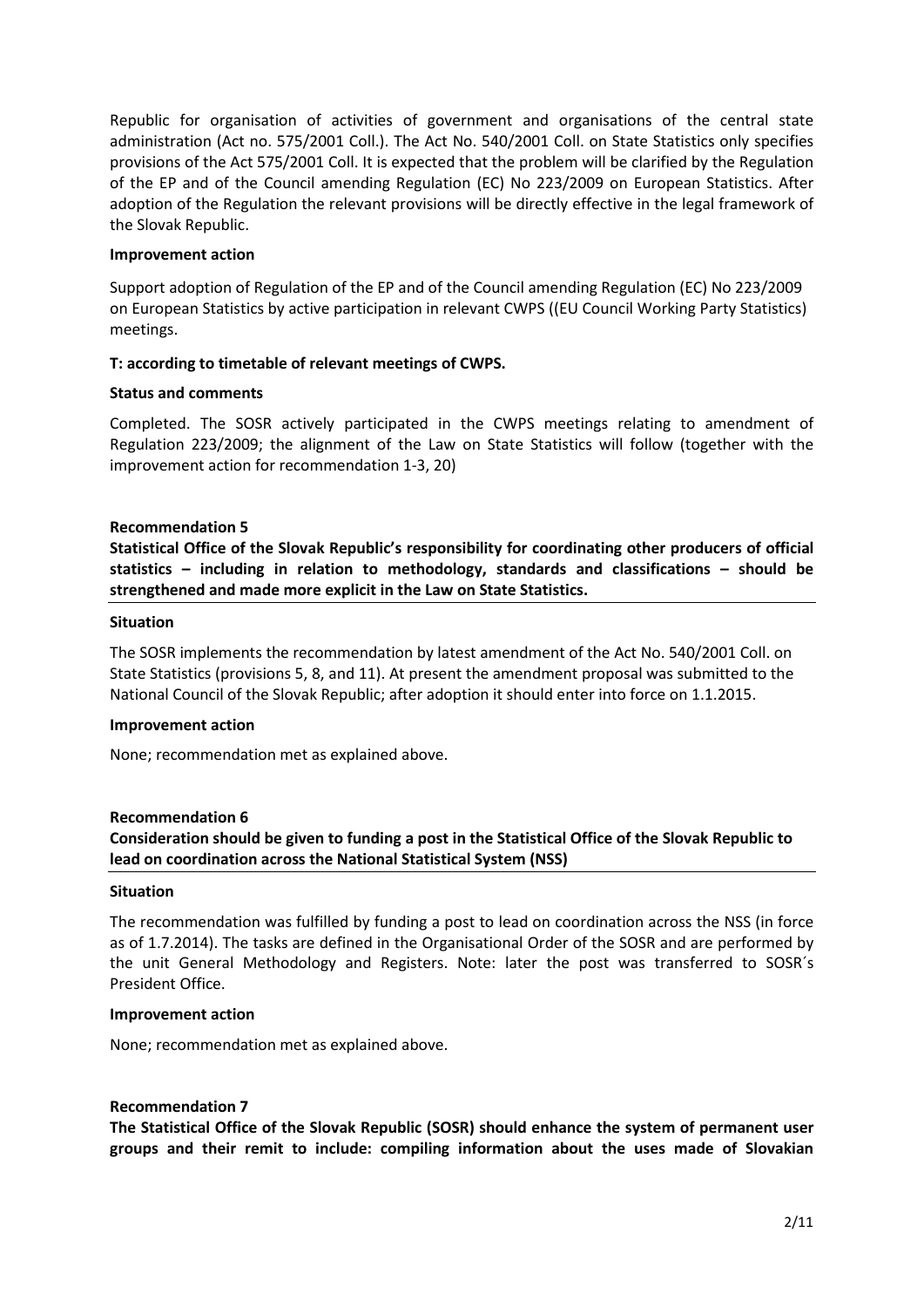# **statistics; documenting and prioritising unmet user needs; providing formal advice on the State Statistical Survey Programme (SSSP); and providing a user perspective on quality.**

### **Situation**

Within the action programme focussing on learning about the needs and expectations of key customers and on supporting a better interpretation and better use of statistical products (one of action programmes of the SOSR Development Strategy) the SOSR communicates by suitable forms (working meetings, presentations, consultation) within permanent groups with key users from bank and financial sector, foreign trade a construction industry, as well as within ad-hoc groups with representatives from other areas. Evaluation of the activities is presented in a summary report discussed in the top management meeting and feasible and adopted requirements are reflected in statistical activities.

### **Improvement action**

Based on the review of the structure of existing permanent user groups establish permanent user groups covering business sector and science, research, and universities. Focus remit of user groups on compiling information about the use of statistics in their environment, on documenting and prioritising unmet user needs, on formal advice on the SSSP and on providing a user perspective on quality of statistical products. Reflect this enlargement in the summary report of the action programme.

### **T: 31.12.2016**

# **Status and comments**

Completed. In 2015 another working group (in addition to existing ones) was established consisting of eight representatives of science, research, universities and business. During the new permanent user group meeting the direction, scope of work and mandate were approved. Then the group was also provided with information on the SOSR marketing activities, priorities of social, demography and business statistics. The SOSR database, as well as user´s feedback, was also presented.

# **Recommendation 8**

**The Statistical Office of the Slovak Republic should strengthen the existing working level arrangements to enable data suppliers to engage more effectively with the Statistical Office of the Slovak Republic.**

### **Situation**

Cooperation with business suppliers in order, among others, to eliminate possible problems in data collection is a regulated process (meetings with key data suppliers, specialised seminars, etc.) and is supported by the action programme "Activities focussing on learning about expectations of key data suppliers as well as on improvement of their readiness to provide data of required quality" (one of the action programmes of the SOSR Development Strategy).

### **Improvement action**

In order to strengthen and improve the systematic and regular cooperation with business sector (in the role of data suppliers) extend the SOSR Statistical Council by including representatives of business to ensure broad contacts with businesses.

### **T: 31.12.2015**

### **Status and comments**

Completed: In 2017 the position, mandate and the composition of the Statistical Board changed which is reflected in the new Statute and the Rules of procedure of the Board (in force since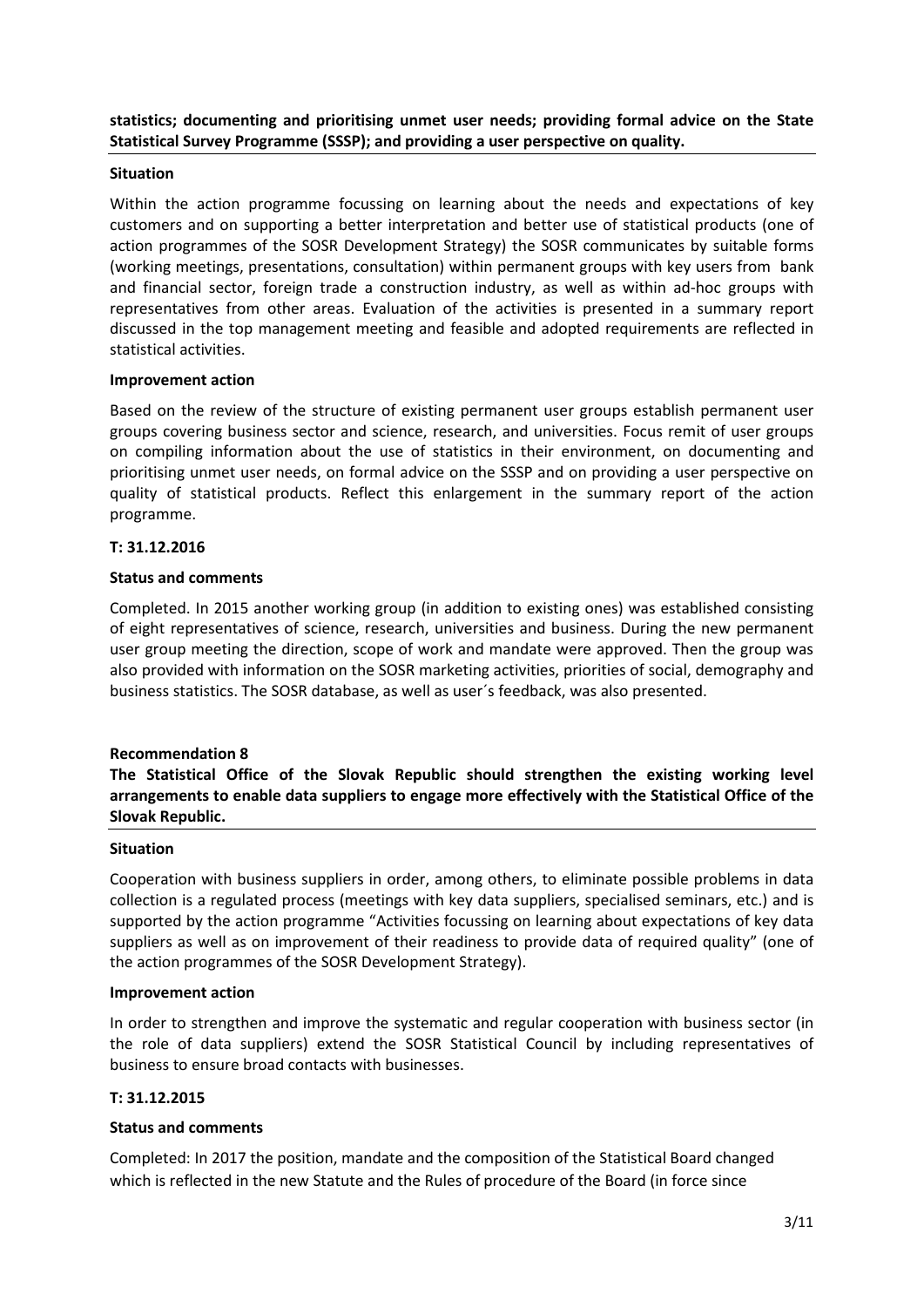1.9.2017). The new Statute introduces a Permanent expert group of users and data providers which strengthens the representation of business sector. Note: the original deadline for this improvement action was changed to 31.12.2017

### **Recommendation 9**

**The Statistical Office of the Slovak Republic should be given immediate access for statistical purposes to data held on the population register**

### **Situation**

Population register was used by the SOSR for population census 2011 – namely within preparation and imputation. At present the negotiations with the register owner are continuing with the aim to use the register regularly as administrative data source first of all for the needs of demographic statistics. The intention is reflected in the SOSR conception of administrative data sources adopted in June 2014 and supported by the latest amendment to the Act No. 540/2001 on State Statistics.

#### **Improvement action**

1. Within implementation of the adopted SOSR conception on administrative data sources ensure official access for statistical purposes to data held on the population register.

### **T: 31.12.2015**

### **Status and comments**

Completed. The task was completed by gaining access to the Register of Natural Persons (as reference register). The access is granted via agreement on the regular data provision signed between the SOSR and Ministry of Interior of the SR.

2. Within the working group on census create and introduce questionnaire in order to evaluate in regular intervals changes and status of the population register having in mind its potential use in population census 2021. Use the results to make decision on the way of conducting census in the Slovak Republic.

**T: 31.12.2014** (questionnaire); **31.12.2017** (preliminary decision on the way of conducting census)

### **Status and comments**

Completed: The working group on population census 2021 was established in 12/2014. The group elaborated and distributed the questionnaire on administrative data and evaluated responses. Based on the analysis of results the concept of the integrated population census was approved by the government by the adoption of the legislative intention concerning the census law in 12/2017. The integrated census will use data from the administrative data sources, registers and data from the field. Register of natural persons is one of the reference registers used in the ecollection of data from the population, as well as the direct source of data used in the census. The source was the subject of analysis. The systematic evaluation of the source is ensured, metadata are available and the communication with the registry administrator (Ministry of Interior) is registered.

### **Recommendation 10**

**The State Statistical Survey Programme should indicate clearly those surveys and administrative sources that are used for (i) European purposes, (ii) European and national purposes, and (iii) for national purposes only.**

**Situation**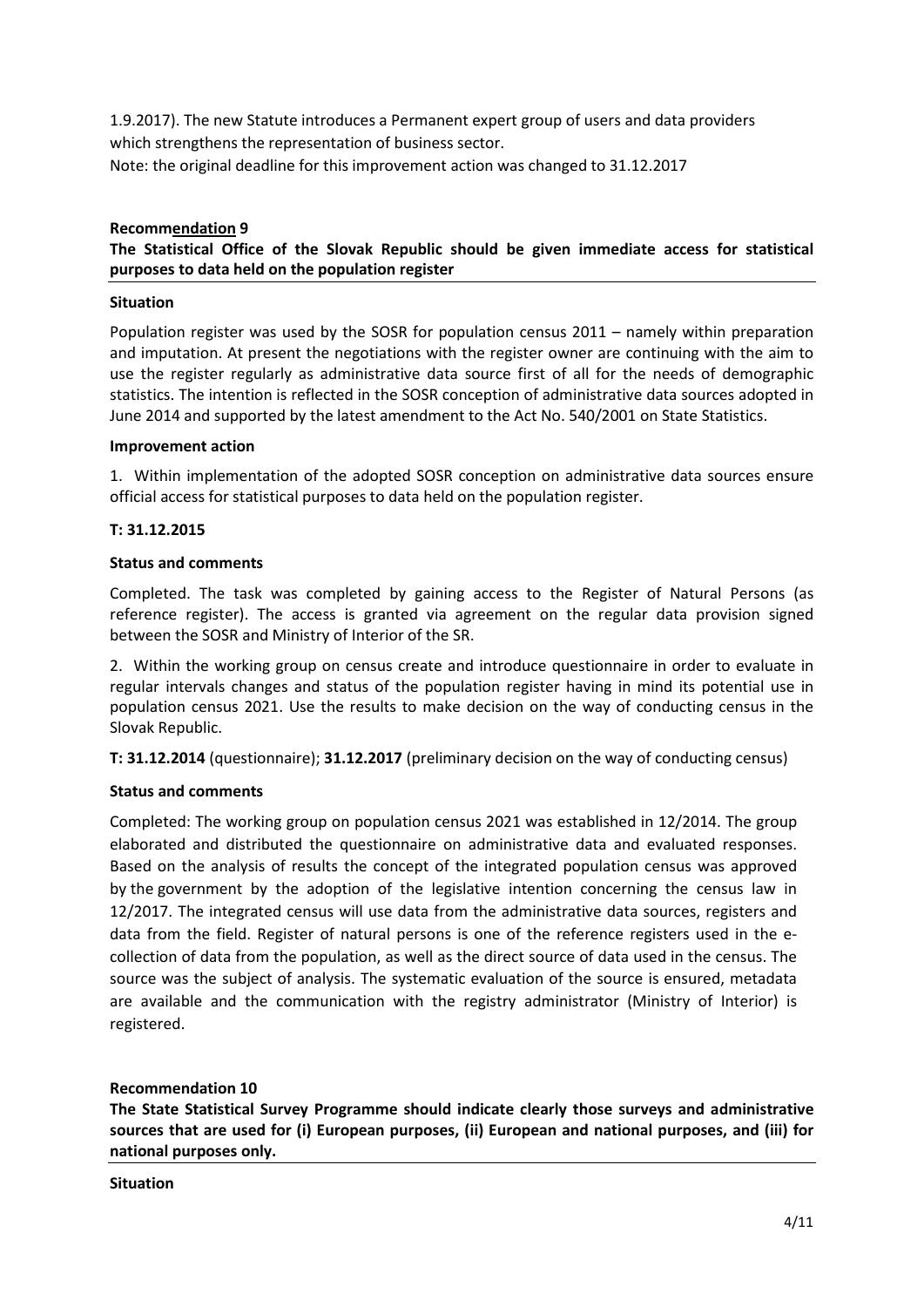Within elaboration of the State Statistical Survey Programme the SOSR annually identifies emerging new user needs (taking into account limited resources for the production of statistics) and surveys that should be stopped (suspended), reduced or simplified.

The Programme for each survey describes, among others, purpose of the survey; how the survey results will be used and cites related legal acts. The information is used in negotiations on financial resources from the state budget as well as in reviewing user requirements for statistics.

### **Improvement action**

In the draft decree on State Statistical Survey Programme for the years 2015-2017 revise the characteristics of surveys and of used administrative data sources by adding in each characteristic in Annex 1 of the Programme the text indicating whether the survey results are used:

- I. for national purposes
- II. for European purposes
- III. for both European and national purposes

# **T: 31. 10. 2014**

### **Status and comments**

Completed. In the decree "The Programme of State Statistical Surveys 2015 - 2017", [no 291/2014,](https://slovak.statistics.sk/wps/portal/ext/aboutus/legislation/SR/!ut/p/b1/jZDLDoIwEEW_hS_oQIuty1ZNW0J4VBqxG8PCEBIBF8bvFwkbTSzObpJzcu8McqhGbmieXds8unFobu_dbS4l1UyIkEOuJICmyZEYRiOoyAScJwB-DIdPn2XmALrihTQJCYHEi-8Bvvy9mPJTWjItcC6ixd9JrghNAVgqY9BcWbMtMQaO_-vvCVjxT8jNiK_BDPhetHZkpsb-iu69tbaGrmiD4AVRzE-_/dl4/d5/L2dJQSEvUUt3QS80SmtFL1o2X1E3SThCQjFBMDhCVjIwSTdOUjFLUVEwU0Qy/) within characteristics of each survey, the purpose and use is stated. If the survey is used for the European purposes, there is directly stated in the decree, that the survey is used for the ESS needs. There is also the reference to the European legal act or to other relevant document.

### **Recommendation 11**

# **Consideration should be given to the transfer of responsibility (and associated resources) for the production of European statistics from small organisations to the Statistical Office of the Slovak Republic**

### **Situation**

Within the ESO programme<sup>[1](#page-4-0)</sup> in the Slovak Republic the SOSR initiated discussions about transfers of responsibility and resources for the production of European statistics from small organisations to the SOSR, but it has not yet received a response.

### **Improvement action**

Based on feasibility analysis submit proposal to the government of the Slovak Republic that the SOSR will become the only producer of the European Statistics supported, however, by adequate financial and human resources.

### **T: 31.12.2015**

### **Status and comments**

Completed. Within the Operational Programme - Effective Public Administration (OP EPA) the SOSR submitted to the Ministry of Interior of the SR, unit of European Programmes, the project proposal "Reform of the statistical data collection and processing in the public administration" . After implementation of the comments the project proposal was submitted to the evaluation commission of the OP EPA.

### **Recommendation 12**

<span id="page-4-0"></span> $\overline{1}$  $1$  Efektívna, Spoľahlivá a Otvorená verejná správa (Effective, reliable and open public administration)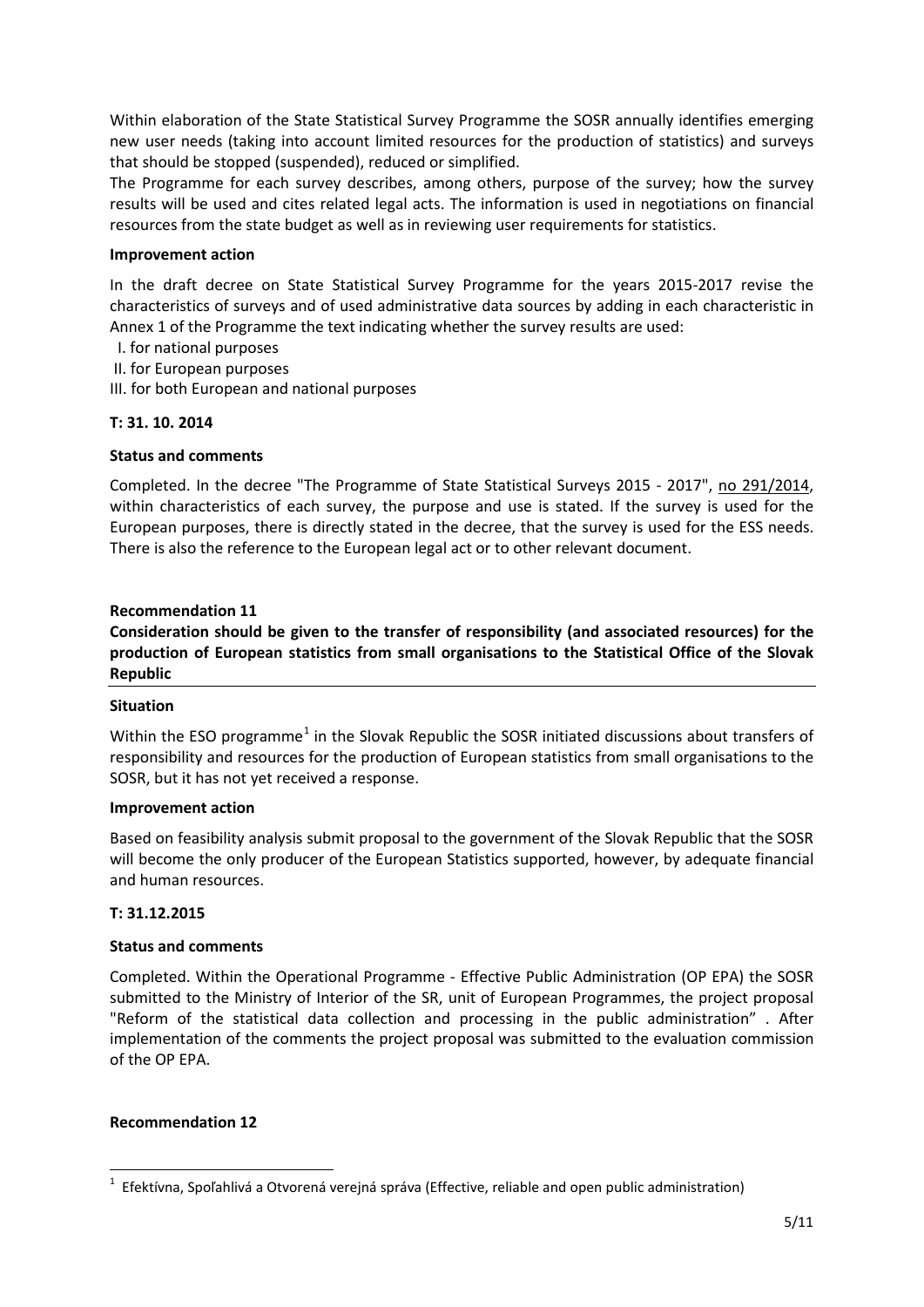## **The possibility of further centralising the responsibilities of the Regional Offices should be explored.**

### **Situation**

Within optimisation of the division of labour between the SOSR Regional Offices and Headquarters many statistical activities have been centralised (statistical registers, field-work, dissemination). In the past (before the centralisation of statistical activities) majority of the supporting processes concerning managing human resources and economical activities in Regional Offices were centralised too.

#### **Improvement action**

Explore the possibility of further centralisation of responsibilities and of conduct of some processes allocated in the SOSR Regional Offices to Headquarters.

#### **T: 31.12.2015** (exploration)

#### **Status and comments**

Completed. Regarding the possibility to further centralise the responsibilities of the Regional Offices, centralisation of HR management was conducted. The analysis conducted did not identify other activities which would benefit from centralisation in terms of their effectiveness

#### **Recommendation 13**

**The Statistical Office of the Slovak Republic should review whether the work it commissions from the Institute for Informatics and Statistics (INFOSTAT) in support of the production of European statistics should be brought into the Statistical Office of the Slovak Republic**.

#### **Situation**

Within optimisation of the SOSR processes and after establishment of the new department of mathematical-statistical methods the transfer of tasks conducted by INFOSTAT to the SOSR has started. The transferred tasks prevailing concerned preparation of new statistical surveys, design or implementation of new methodological approaches in seasonal adjustment of time series, etc. The process continues systematically with the aim to transfer step-by-step tasks related to production of statistics to the SOSR.

#### **Improvement action**

Identify other parts of the remaining tasks performed by INFOSTAT that are directly related to statistical production and could be brought to the SOSR; after creating suitable conditions (resources) for their successful transfer ensure realisation of the transferred tasks by the SOSR.

**T: annually by 31.12.2017** (within preparation of the contract with INFOSTAT)

#### **Status and comments**

Completed. Tasks of a production nature, if ensured by the necessary SOSR capacity, were transferred to the SOSR. Other tasks conducted by NFOSTAT are of scientific nature.

# **Recommendation 14 Work on the implementation of the Integrated Statistical Information System should continue.**

#### **Situation**

In the time the recommendation was formulated the new Integrated Statistical Information System (ISIS) was developed and set up and step-by-step implementation for particular statistical domains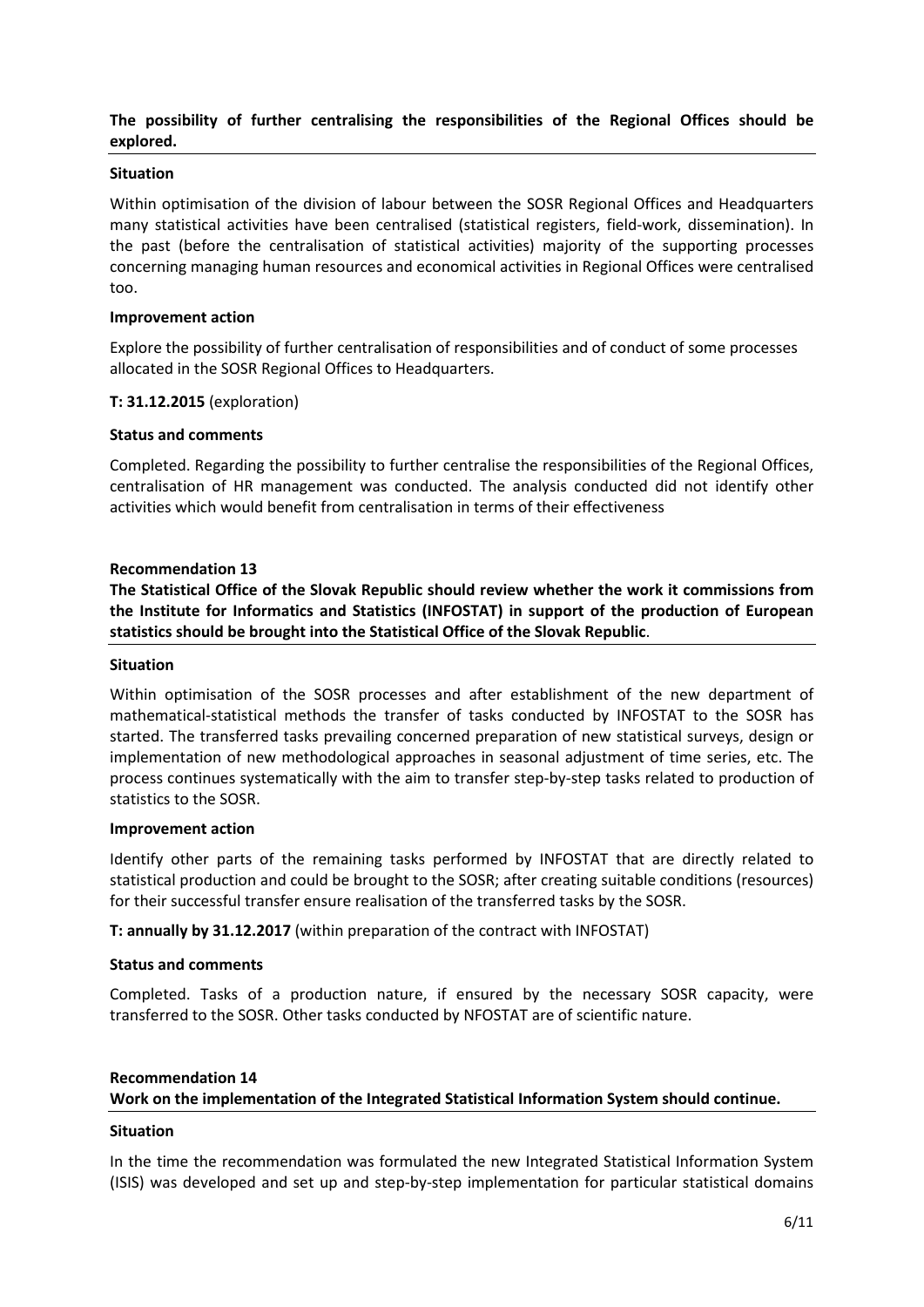has started. The process continues at present together with step-by-step migration of historical data and integration with other information systems of public administration of the Slovak Republic (registers, administrative data sources). The process will continue in the future with parallel further development of the system to fulfil new needs.

### **Improvement actions**

1. Bring all statistical surveys into ISIS environment

### **T: 31.12.2015**

### **Status and comments**

Completed. In 2014 and the year after, all planned statistical surveys were transferred into the new Integrated Statistical Information System (ISIS).

2. Ensure step-by-step integration of ISIS with relevant IS of administrative data sources owners.

### **T: 2014 and continuously further**

### **Status and comments**

Completed. The SOSR has continued the integration of administrative data sources into the Integrated Statistical Information System (ISIS). The integration has been incorporated into normal business practices. In 2016 the import of files from Financial Administration into ISIS was defined, tested and stored. Storing of administrative data from DataCentre and the State Treasury was prepared and tested. Selected data from Social Insurance Agency are continuously stored in the System.

### **Recommendation 15**

**Work on the implementation of Quality Management System should continue, and Quality Reports should be produced for all statistical domains.**

### **Recommendation 17**

**The Statistical Office of the Slovak Republic should prioritise the production of user-oriented Quality Reports.**

### **Situation**

The SOSR elaborates producer oriented quality reports for statistical domains on the basis of sectoral EU legislation or requirements of Eurostat. At present the quality reports structure is not harmonised among statistical domains (by Eurostat), the structure of each quality report is identical with the structure required by Eurostat for particular domain.

### **Improvement actions (for recommendation 15 and 17)**

1. Map coverage of statistical domains by quality reports.

### **T: 31.12.2014**

### **Status and comments**

Completed. Existing quality reports were mapped. The map creates the basis for elaborating ESMS reports in domains not yet covered by a quality report.

2. Ensure elaboration of user oriented quality reports for all domains in line with ESMS (Euro SDMX Metadata Structure) and in relevant cases (required by Eurostat) elaboration of producer oriented quality reports in line with ESQRS (The ESS Standard Quality Report Structure) by incorporating the elaboration of reports into annual plans of statistical activities; publish the user oriented reports on the SOSR internet site.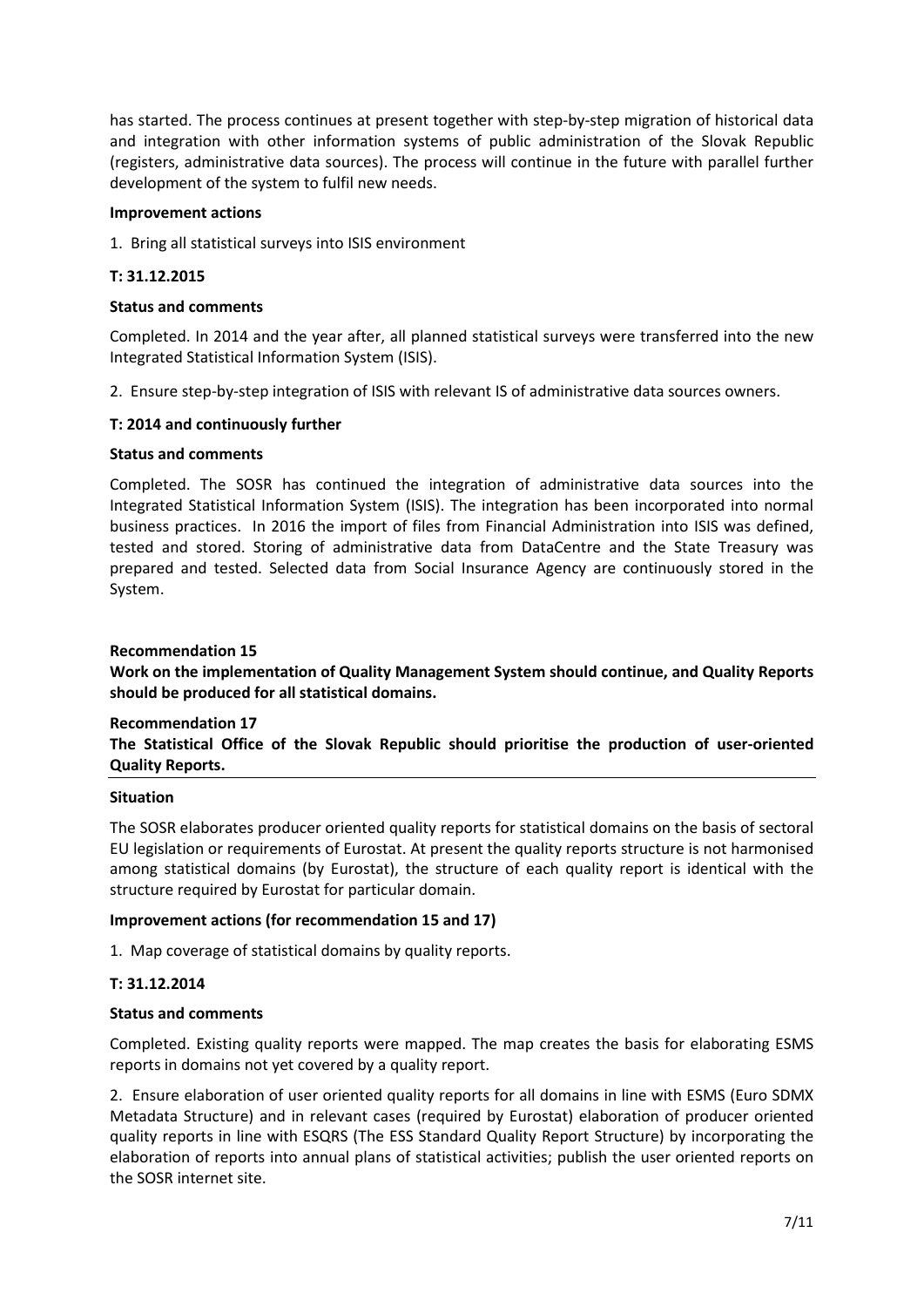### **T: 31.12.2017**

### **Status and comments**

Completed. The SOSR's methodology directorate elaborated the structure for user oriented quality reports based on the recommended ESMS form and prepared a detailed explanatory description concerning content of the report. Subsequently all IT tolls and forms in ESMS structure as well as the space on internet site were prepared for the publication of the user oriented quality reports. First quality reports were published in 2018. The work was incorporated into business practice. Elaboration of both the producer and user oriented reports was included in annual plans for statistical activities of the SOSR.

Note: the original deadline for this improvement action was changed to 31.12.2018

#### **Recommendation 16**

# **Consideration should be given to enhancing the Quality Management System to enable more transparency about trade-offs between different dimensions of quality**.

#### **Situation**

The SOSR is a customer oriented institution. In line with its QMS documentation within the first phase of the statistical process, it identifies in communication with users the purpose and intended use of the required statistics. At present the communication implicitly covers issues regarding quality dimensions preferences, however it is not explicitly stated in the documentation regarding production and related monitoring and analysis (process, product, internal audits) incl. impact on other (not preferred) quality dimensions.

#### **Improvement action**

Modify the QMS documentation by adding explicitly the obligation to identify preferences regarding quality dimensions related to intended use of statistics within the first phase of the statistical process (GSBPM, specification of user needs) in detailed communication with users (user groups). Take into account the resulting trade-offs between different dimensions of quality as well as priorities resulting from importance of the intended use of statistics in subsequent phases of the process. Adapt the system for monitoring and analysis accordingly; reflect it in the QMS documentation.

### **T: 30.9.2016**

### **Status and comments**

Completed. The requirements of the task were integrated into the SOSR internal directive "The value added process of the production of statistical outputs" in force from 15.9.2015. The directive is based on the GSBPM model.

**Recommendation 17**  Please see above.

# **Recommendation 18 Systematic input from external experts in quality and methodology should be sought.**

### **Situation**

The SOSR integrated into its existing quality management system selfassessments of statistical surveys and methodological audits. In contrary to already conducted system audits the methodological audits are performed by internal auditors only.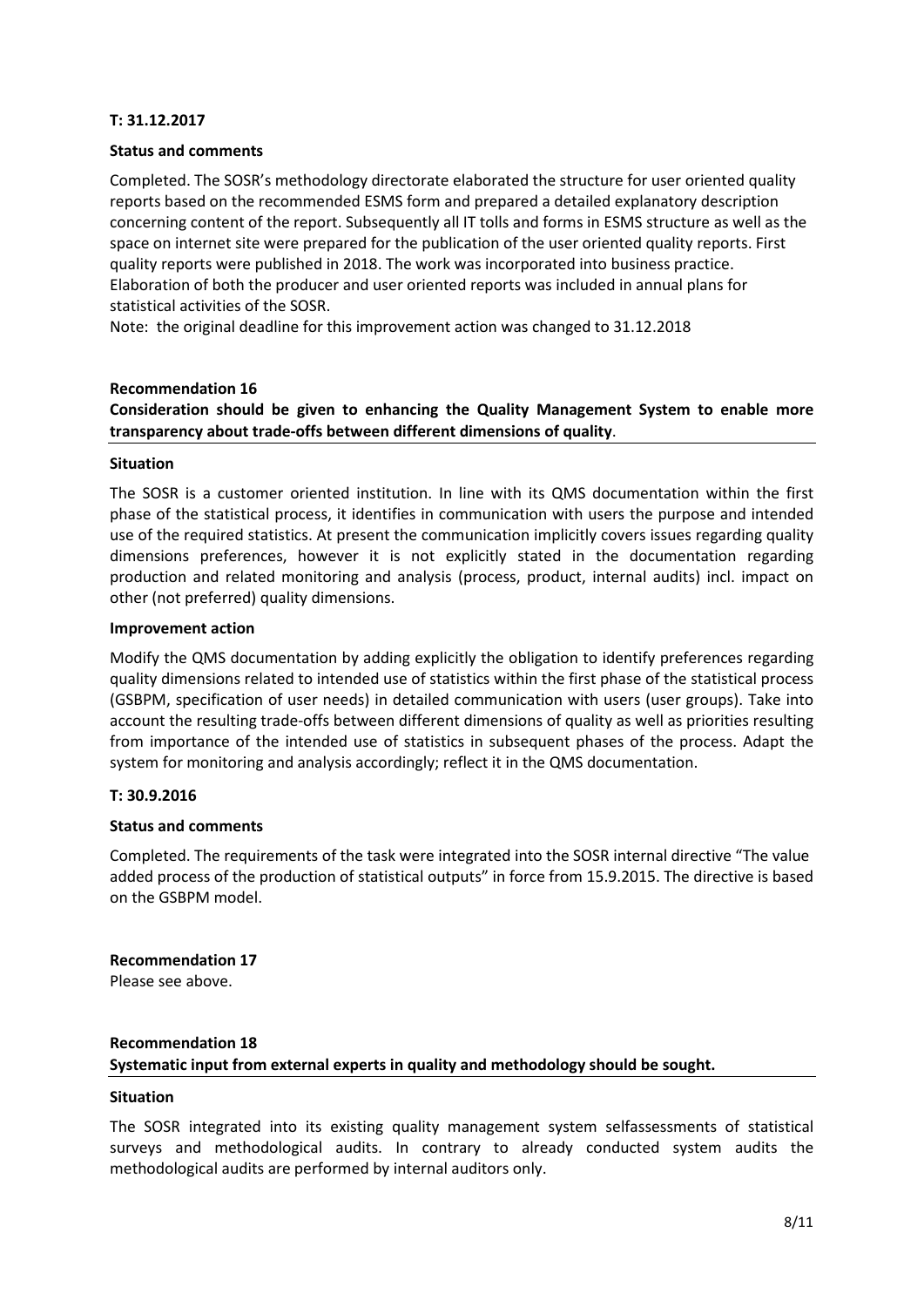### **Improvement actions**

Involve external experts preferably from academic field into conduction of methodological audits.

### **T: 31.7.2015**

#### **Status and comments**

Completed. An external expert from academia was involved in SORS internal methodological audits. The participation is approved within the Annual Programme of the SOSR QMS internal audits (system and methodological).

### **Recommendation 19 Response burdens (on data suppliers) should be reported upon in terms of the time taken to provide statistical data.**

#### **Situation**

The SOSR has been measuring and evaluating respondent time burden since 2008. In surveys in enterprises "the time needed for filling out statistical form based on accounting or on keeping on statistical files" has to be recorded by respondent. In case of household surveys, the time of interviewing is recorded. In contrary to household surveys, considerable differences are found out in particular reporting units in enterprise surveys. Modification of the question should help achieve more reliable results.

#### **Improvement action**

Modify the question regarding time needed to fill in statistical form so that it is in line with the Quality Assurance Framework (indicator 9.2, method 6). In statistical surveys stated in the State Statistical Survey Programme for 2015 modify the question in the following way: "time needed for keeping files of statistical data in addition to accounting system, for retrieving the required information, for consultations with internal or external experts when filling in the form".

### **T: 31.12.2014**

#### **Status and comments**

Completed. The new wording of the module 2 (the question concerning the time spent) of the survey forms was modified as follows:

"Time needed for keeping files concerning statistical records, for retrieving the required information from accounting or statistical records, for consultations with internal or external experts when filling in the form and for filling in the statistical form itself".

#### **Recommendation 21**

**The results of custom-designed (bespoke) analyses (or a list of such analyses to help others to access the analyses) should be published on the website.**

#### **Situation**

The SOSR elaborates non-standard (custom-designed, bespoke) statistical outputs; they are recorded centrally in the SOSR. In line with the Principles for publishing and providing statistical data of the SOSR, the outputs are charged according to a pricelist. Neither the non-standard outputs nor the list of them are made public.

#### **Improvement action**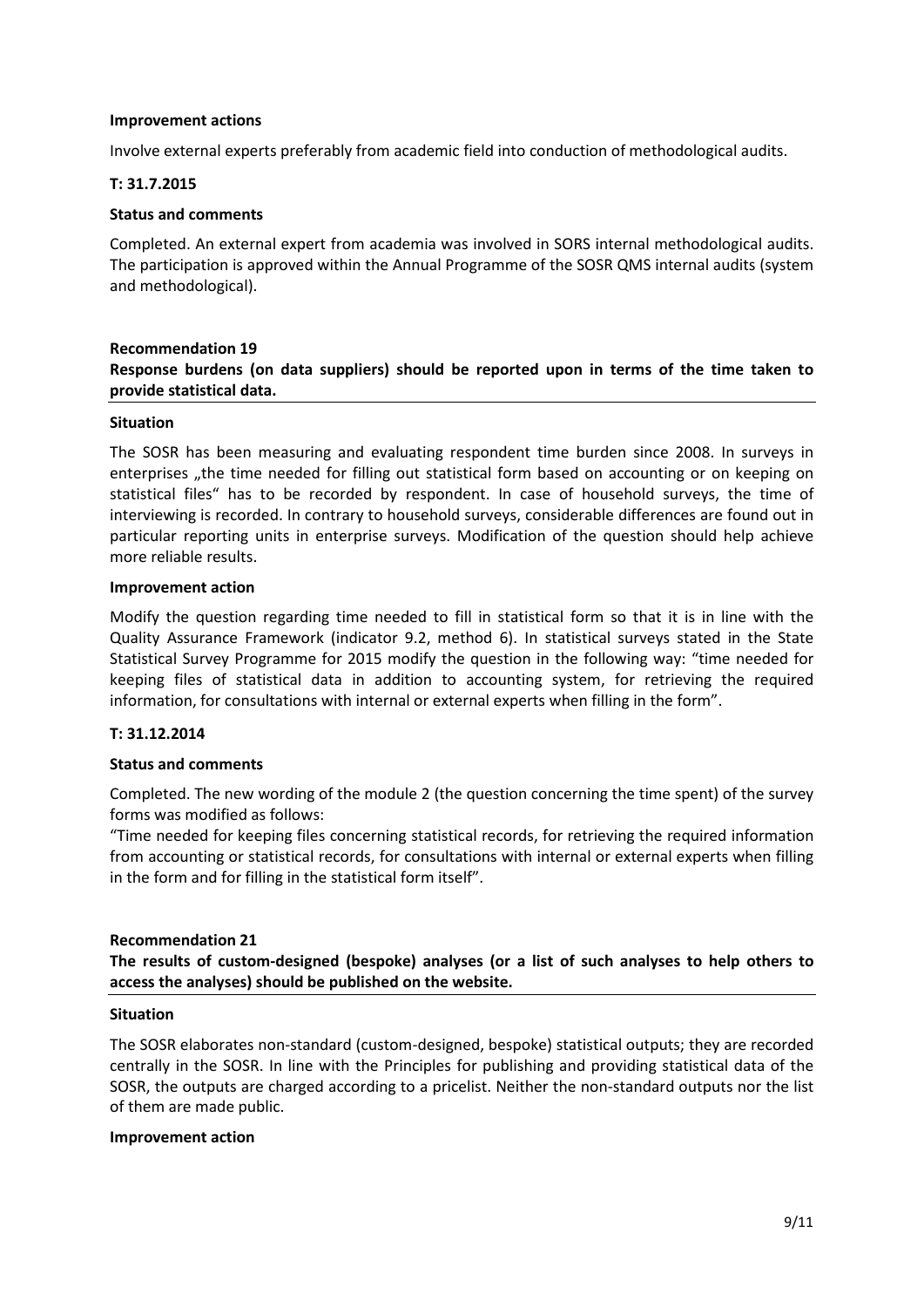Publish and up-date quarterly the list of non-standard (custom-designed, bespoke) outputs on the SOSR internet site.

### **T: from 2015, quarterly**

#### **Status and comments**

Completed. Th[e list of the non-standard outputs](https://slovak.statistics.sk/wps/wcm/connect/3bef96ef-1f3d-4daa-9aa4-82af817028fe/zoznam_nestandardnych_poziadaviek.pdf?MOD=AJPERES) was published on the SOSR Portal - first time in April 20, 2014, since then quarterly.

### **Recommendation 22 The explanation of statistical messages, in bulletins and reports, should be improved.**

#### **Situation**

Within the action programme "Submission of suggestions for elaboration of value added products and their realisation", the SOSR creates products including knowledge interpretation and visualisation of data for some selected areas. Evaluation of the programme is presented in a summary report discussed in the top management meeting.

#### **Improvement action**

Broaden creation of the value added products to other areas; improve information value by improving (deepening) knowledge interpretation.

#### **T: 2015 – 31.12.2017**

#### **Status and comments**

Completed. The elaboration of statistical products with added value (more analytical and explanatory text, visualization) is being conducted according to the annual plan of the elaboration of value added products as well as to the SOSR annual catalogue of publications. The plan is elaborated every year. Note: in 2016 - 14 such products will be published (with e.g. housing construction as the new area).

# **Recommendation 23 The results of User Satisfaction Surveys should be published alongside SOSR's plans to address the issues raised**.

#### **Situation**

In line with its strategic goals the SOSR conducts biannually "Survey on the customer satisfaction with the SOSR statistical products and services". The survey results are published on the SOSR internet site. Detailed evaluation is discussed in the top management meeting and the realisation of feasible and adopted recommendations resulting from the survey is integrated into the SOSR plans of statistical activities.

#### **Improvement action**

Publish detailed evaluation of the user satisfaction survey (by question) on the SOSR internet site; use references to link feasible and adopted recommendations of users with plans of statistical activities published on the SOSR internet.

### **T: 31.12.2015 (then biennially**)

### **Status and comments**

Completed. The detailed evaluation of the latest survey on customer satisfaction with statistical products and services of the SOSR was submitted to the management board meeting in September